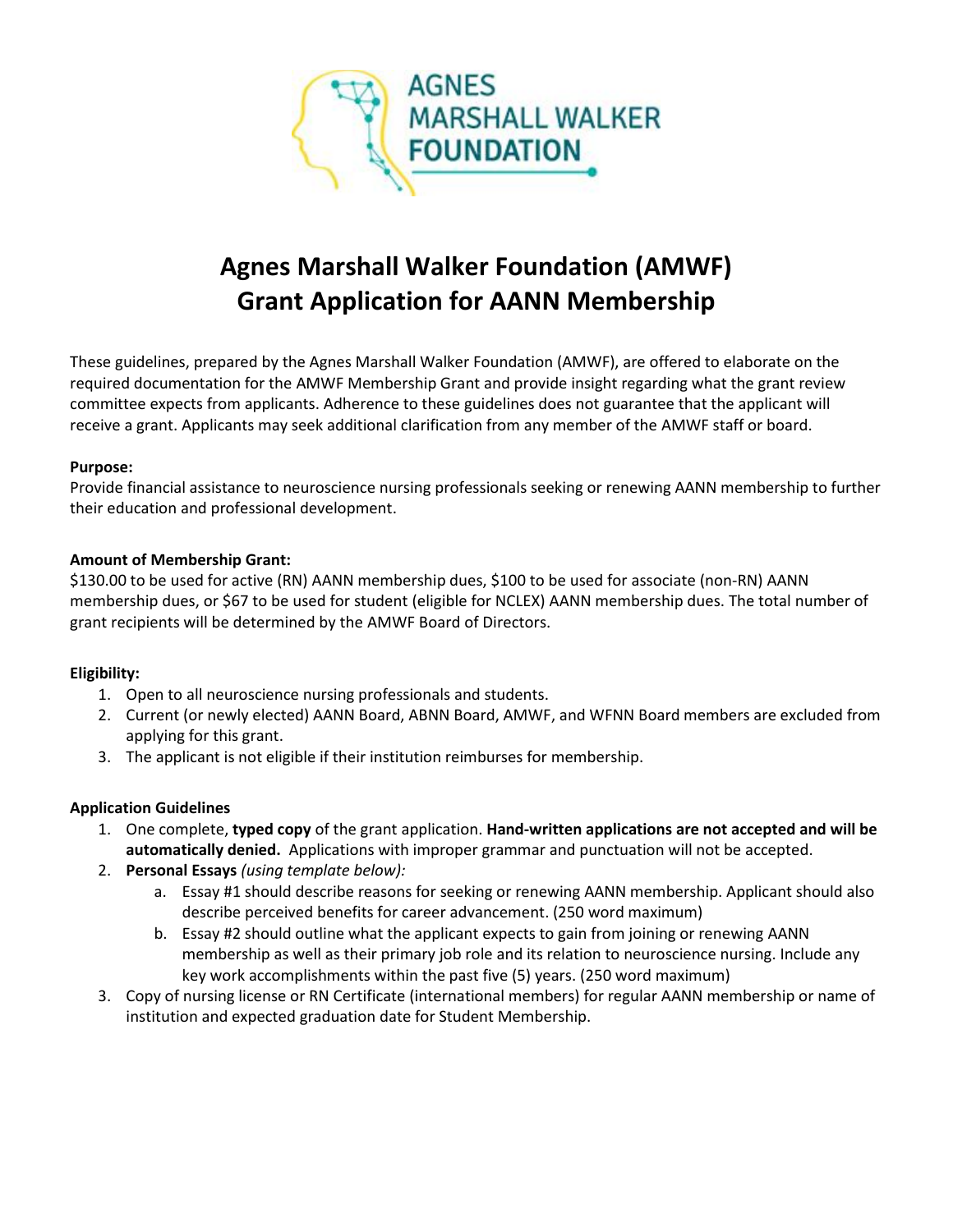#### **Deadline:**

- 1. Completed applications are accepted on a rolling basis, grant applications will be reviewed as received. AMWF only accepts submissions via email.
	- a. Email to [grants@amwf.org](mailto:grants@amwf.org?subject=Grant%20Application%20for%20AANN%20Membership) (subject line: Grant Application for AANN Membership)
- 2. Incomplete applications will not be considered.

#### **Review Process**:

- 3. Completed applications will be reviewed by the Agnes Marshall Walker Foundation (AMWF) Board.
- 4. If you have not obtained notification that your application has been received at the AMWF office by 2 weeks after the send date, please contact AMWF a[t info@amwf.org.](mailto:info@amwf.org)

#### **Notification:**

All applicants will be informed of the AMWF Board decision within 8 weeks of application submissions.

#### **Questions:**

If you have any questions about this grant or the application process, please contact AMWF staff at [grants@AMWF.org.](mailto:grants@AMWF.org)

#### **Recipients of this grant agree to:**

- 1. Utilize grant funds towards AANN membership.
- 2. Submit a summary quote or statement to AMWF about the benefits of joining or renewing your AANN membership within ninety (90) days of joining. Send the statement to [grants@AMWF.org.](mailto:grants@AMWF.org)
- 3. Grant permission to AANN and AMWF to use their name in promotion of the AMWF grant program in the AANN *Neuroscience News*, AANN/ABNN website, at the AANN Annual Meeting, on Facebook, and other social media, and/or through other marketing initiatives deemed appropriate by the AMWF.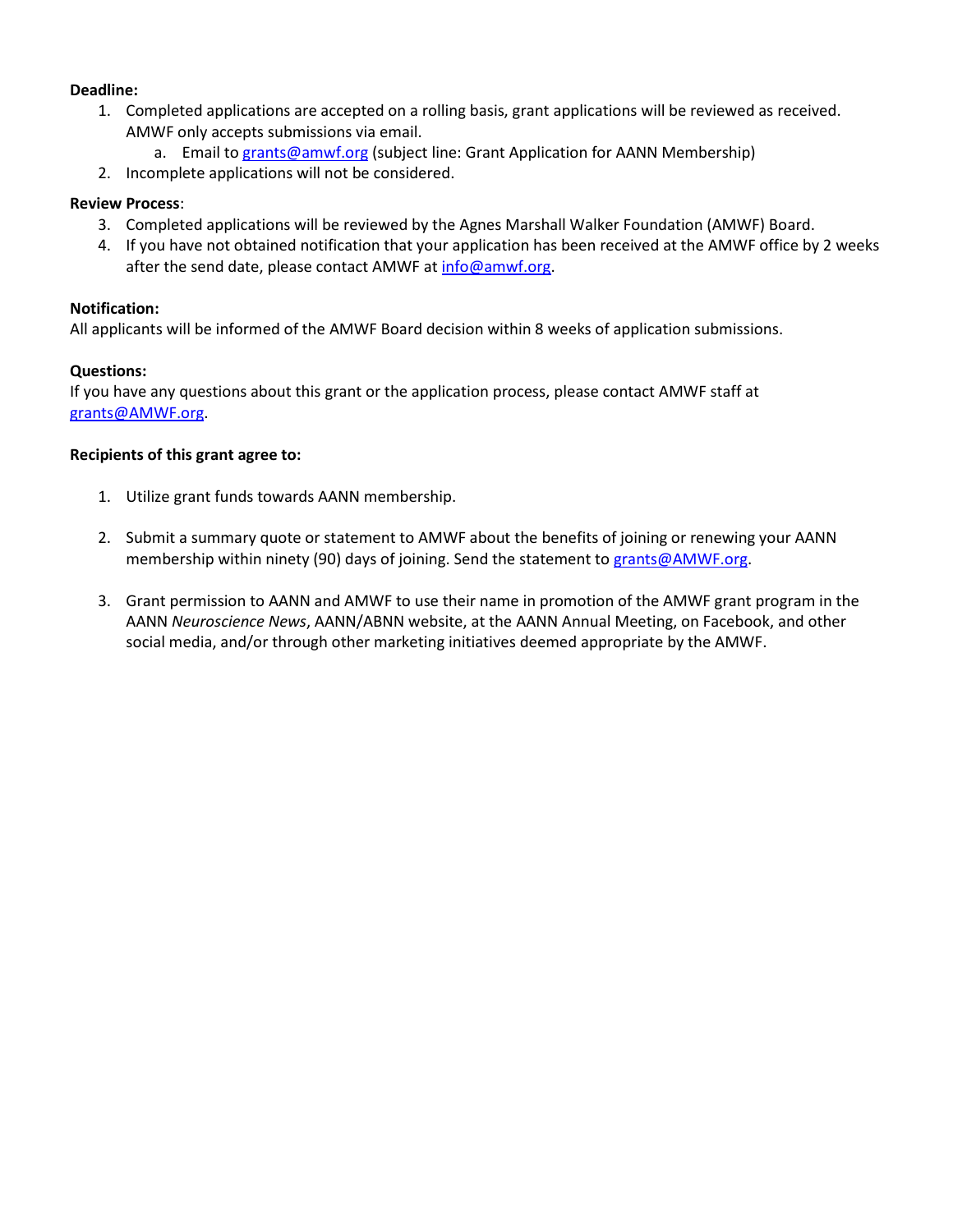# **Grant Application for AANN Membership**

*Typing of this document is required.* \*indicates required field

| *Number of Years in Neuroscience/Stroke Nursing: ________________________________ |
|-----------------------------------------------------------------------------------|
|                                                                                   |
|                                                                                   |

**\*Please provide an electronic (e.g., scanned) copy of license or other documentation.** If not applicable (i.e., international members), provide a copy of your RN certificate and an English translation of the document.

**\*As a recipient of this grant, I agree to:**

- 1. Utilize grant funds towards AANN membership.
- 2. Submit a summary quote or statement to AMWF about the benefits of joining or renewing your AANN membership within ninety (90) days of joining. Send the statement to [grants@AMWF.org.](mailto:grants@AMWF.org)
- 3. Grant permission to AANN and AMWF to use my name in promotion of the AMWF grant program in the AANN *Neuroscience News*, AANN/ABNN website, at the AANN Annual Meeting, on Facebook, and other social media, and/or through other marketing initiatives deemed appropriate by the AMWF.

**\_\_\_\_\_\_\_\_\_\_\_\_\_\_\_\_\_\_\_\_\_\_\_\_\_\_\_\_\_\_\_\_\_\_\_\_ \_\_\_\_\_\_\_\_\_\_\_\_\_\_\_\_\_\_\_\_\_\_**

Authorized Signature (electronic) Date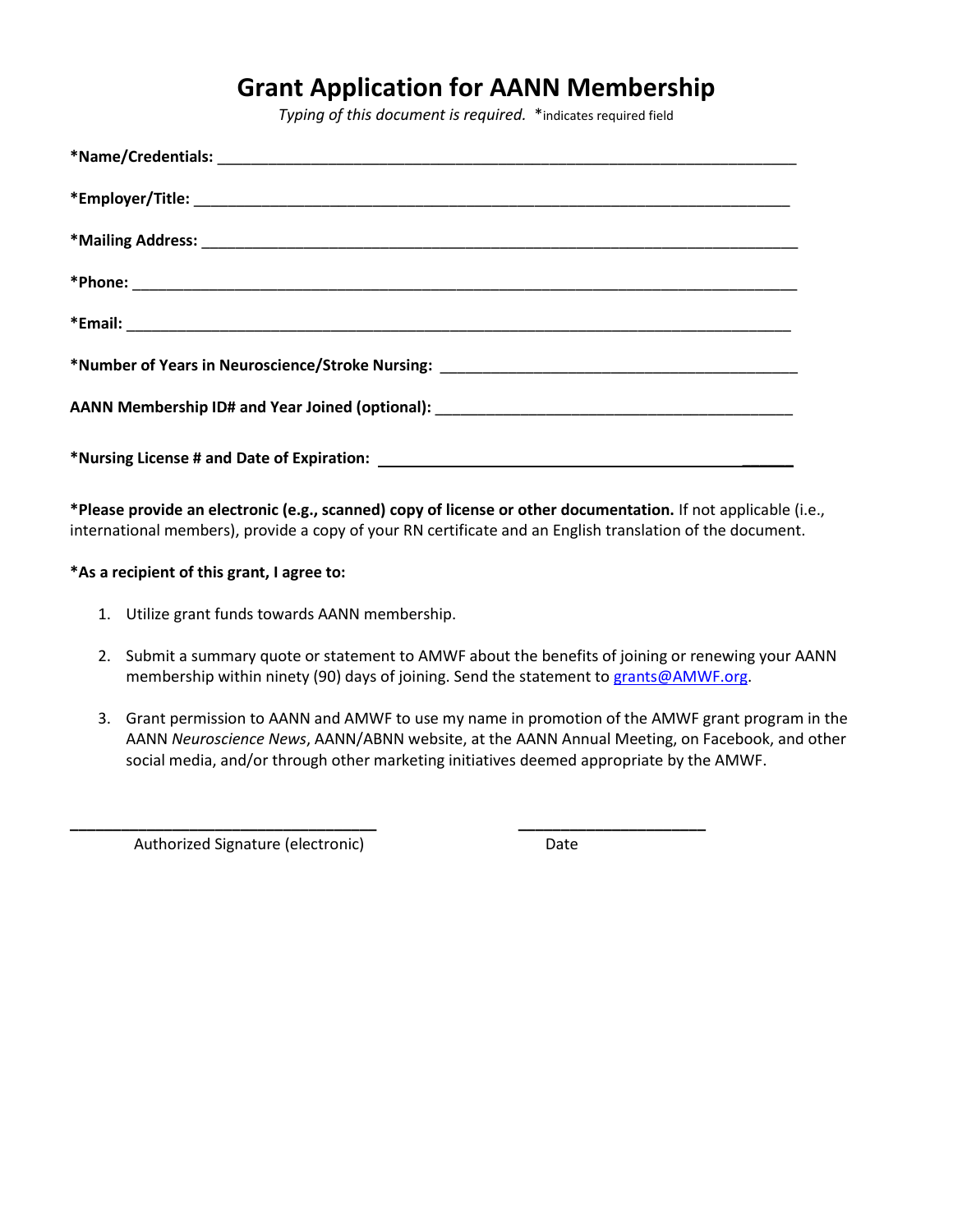# Which AANN Membership level are you seeking?

Active (RN) AANN Membership (\$130)

- Please submit a copy of RN licensure or RN certification (international members)
- Associate (non-RN) AANN Membership (\$100)

Student (eligible for NCLEX) AANN Membership

- (\$67) School Name/Institution: \_\_\_\_\_\_\_\_\_\_\_\_\_\_\_\_\_\_\_\_\_\_\_\_\_\_\_\_\_\_\_\_\_\_\_\_\_\_\_\_\_\_\_\_\_\_\_\_\_\_\_\_
	- Expected Graduation Date (Month and Year): \_\_\_\_\_\_\_\_\_\_\_\_\_\_\_\_\_\_\_\_\_\_\_\_\_\_\_\_\_\_\_\_\_\_\_

How did you hear about this grant?

| Website |  |
|---------|--|
| Email   |  |

- E-Newsletter
- Facebook
- $\Box$  Instagram

**Twitter** 

- Co-worker/Supervisor
- Other (please explain):

\*Does your institution reimburse for association membership?

 $\Box$  Yes  $\Box$  No

**If yes, explain and provide estimated US dollar amounts.** Example: institution pays \$50 for membership. **\_\_\_\_\_\_\_\_\_\_\_\_\_\_\_\_\_\_\_\_\_\_\_\_\_\_\_\_\_\_\_\_\_\_\_\_\_\_\_\_\_\_\_\_\_\_\_\_\_\_\_\_\_\_\_\_\_\_\_\_\_\_\_\_\_\_\_\_\_\_\_\_\_\_\_\_\_\_\_\_\_\_\_\_\_\_\_\_**

**\_\_\_\_\_\_\_\_\_\_\_\_\_\_\_\_\_\_\_\_\_\_\_\_\_\_\_\_\_\_\_\_\_\_\_\_\_\_\_\_\_\_\_\_\_\_\_\_\_\_\_\_\_\_\_\_\_\_\_\_\_\_\_\_\_\_\_\_\_\_\_\_\_\_\_\_\_\_\_\_\_\_\_\_\_\_\_\_**

\*Are you a current member of AANN?

| c<br>Ξ |
|--------|
| J<br>٦ |

- \*Have you received a grant from AMWF, NNF, WFNN, or any other group for your membership in the last 10 years?
	- Yes  $\Box$  No

\*Have you received a research or travel grant from AMWF in the last 5 years?

| ż. |
|----|
| ר  |

\*Are you a current Board member of any National or International Leadership Board of Directors?

Yes No